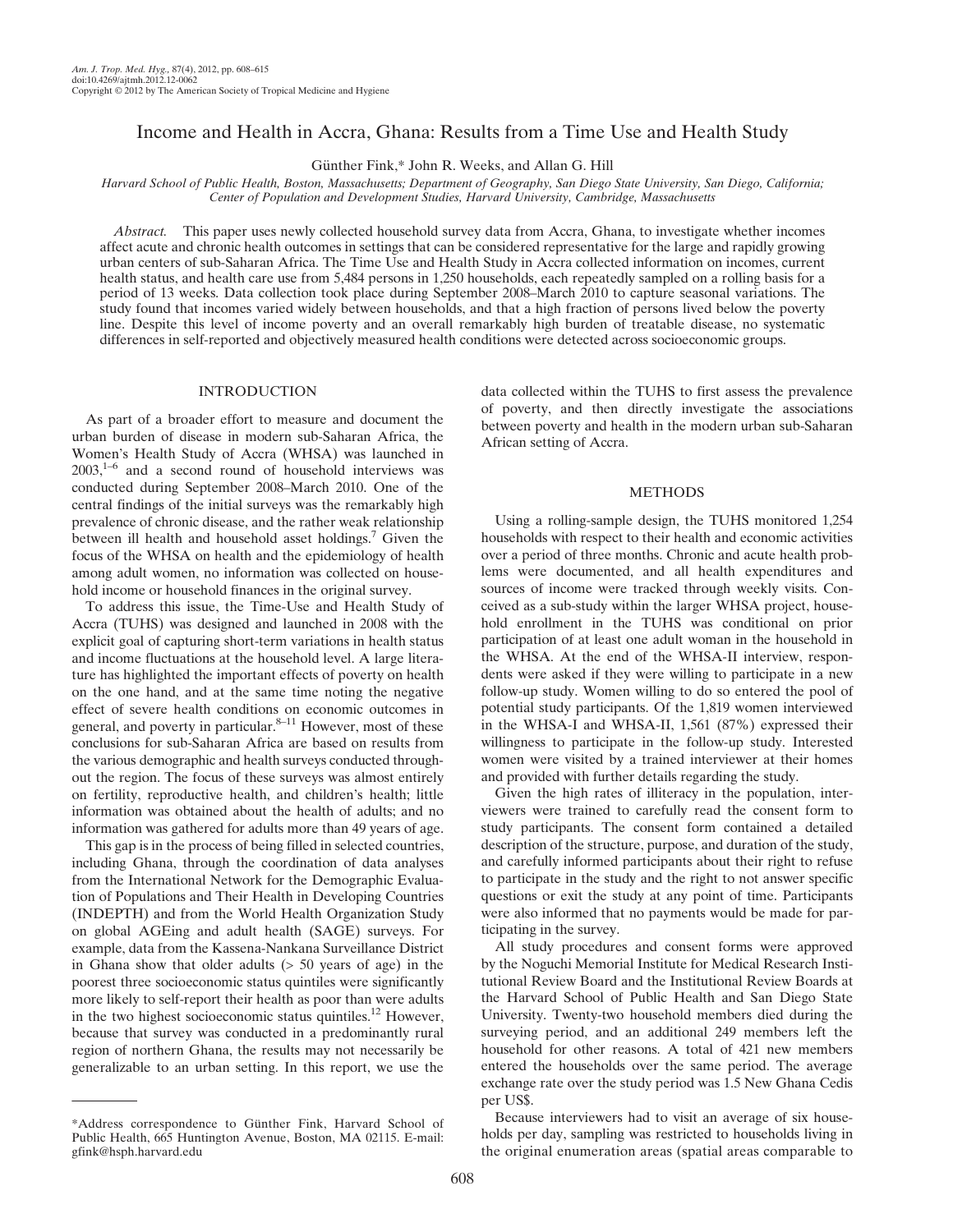

FIGURE 1. Time-Use and Health Study of Accra, Ghana, rolling sample design.

U.S. census tracts). Since Wave I, 194 women had moved away and were thus excluded from the TUHS study pool. Of the remaining 1,367 women, 113 were physically unable or refused to participate in the study when first visited, leaving a final sample of 1,254 respondents and their respective households. Standard *t*-tests were performed to compare average characteristics of women participating in the TUHS to women in the larger WHSA-II sample. There were no statistically significant differences found across the two samples with respect to age, income, and wealth, or with respect to self-assessed health, blood pressure, or body mass index.

Given that a full set of asset holdings had already been collected during the WHSA-II household survey, the TUHS survey focused on a detailed monitoring of time use, the economic activities of household members, and differences in typical time use associated with acute health problems in the household. After obtaining the respondent's informed consent following the national human subject guidelines, households were enrolled into the study during the first visit, and a full listing of household members was obtained, including personal details such as age, sex, education, and relation to the household head. To minimize recall bias on health issues, each enrolled household was then visited by an interviewer on a weekly basis over a period of three months (13 weeks). During each of the 12 subsequent follow-up visits, respondents were asked to identify any episodes of illness among any of the household members, including adults and children, since the last interview. Once an illness episode had been identified, interviewers completed a detailed treatment module, asking about the nature and duration of the health problem, treatment location, cost, and type of payment. In addition, special modules on schooling and economic activities of all household members were added during the visits in weeks 7 and 11. This staged collection of information helped reduce study fatigue among participants and to increase the level of trust and familiarity between study participants and enumerators. After 13 weeks, households left the study after a final interview.

For persons who had completed their schooling, interviewers implemented an economic activity questionnaire. This questionnaire asked respondents to list the number of hours spent on each of the preceding seven days on up to three principal activities, and the typical income generated by each activity. Interviewers were intensively trained to be able to support and assist with the income calculations. Most working respondents in the sample engaged in informal labor with highly varying income. Rather than focusing on any specific days, interviewers were instructed to obtain an average income for the activity of interest. Given the large fraction of the urban population engaged in minor sales activities (petty trading), particular attention was directed to measuring the net revenue generated by these jobs; interviewers were carefully soliciting expenses and revenues for a typical market day and then netting out the resulting income flows. In addition to the labor income collected for up to three economic activities per person, each person was also prompted for non-labor income flows, such as income from real estate or vehicle rental (taxis), pensions or, most commonly, financial transfers and remittances from friends and family members.

As shown in Figure 1, the rolling sample design used in the TUHS meant that the number of households enrolled over time slowly increased from 25 in week 1 to 275 in week 13, and then slowly decreased as the last cohorts were enrolled in late December 2010. The objective of the sampling procedure

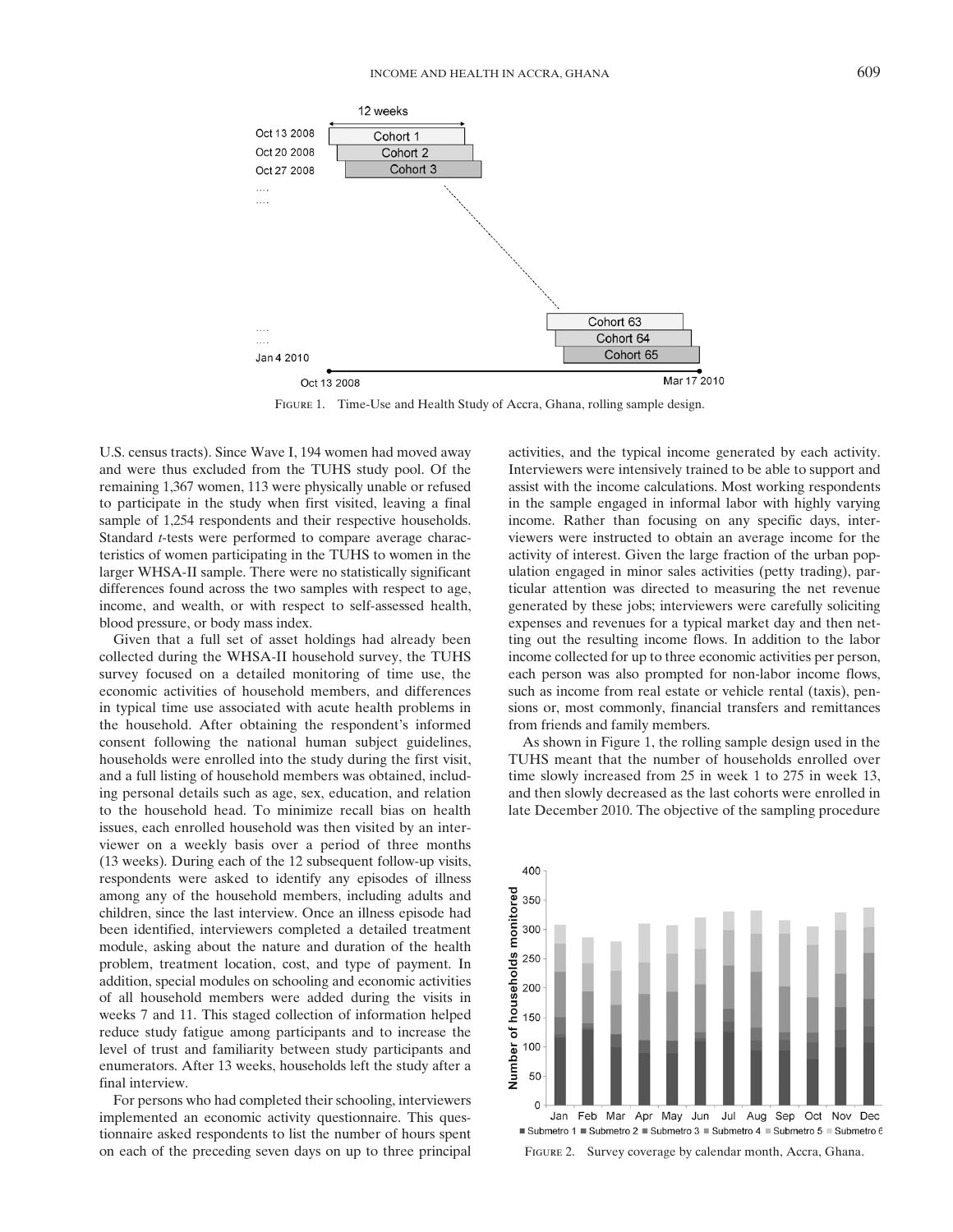| TABLE 1                                                                         |  |
|---------------------------------------------------------------------------------|--|
| Descriptive characteristics of the study population by subsample, Accra, Ghana* |  |

| Characteristic                | Total, $n = 5,484$ |        | .<br>Children $<$ 5 years of age, n = 414 |        | Children 5–18 years of age, $n = 1,472$ |        | Adults $> 18$ years of age, $n = 3,487$ |        |
|-------------------------------|--------------------|--------|-------------------------------------------|--------|-----------------------------------------|--------|-----------------------------------------|--------|
| Female                        | 3,422              | (62.4) | 198                                       | (48.1) | 784                                     | (53.3) | 2,384                                   | (68.4) |
|                               |                    |        |                                           |        |                                         |        |                                         |        |
| Age, years, mean (SD)         | 29                 | (20.7) |                                           | (1.4)  | 12                                      | (3.8)  | 40                                      | (17.4) |
| Ga ethnicity                  | 2,312              | (42.2) | 161                                       | (38.9) | 595                                     | (40.5) | 1,507                                   | (43.2) |
| Akan ethnicity                | 1,699              | (31.0) | 135                                       | (32.9) | 464                                     | (31.5) | 1,068                                   | (30.6) |
| Ewe ethnicity                 | 680                | (12.4) | 37                                        | (9.2)  | 200                                     | (13.6) | 427                                     | (12.3) |
| Married                       | 1,564              | (28.5) | 3                                         | (0.7)  | 18                                      | (1.2)  | 1,542                                   | (44.3) |
| No schooling                  | 964                | (17.6) |                                           |        | 137                                     | (9.3)  | 434                                     | (12.4) |
| Primary schooling             | 1,202              | (21.9) |                                           |        | 769                                     | (52.2) | 334                                     | (9.6)  |
| Secondary schooling           | 2,853              | (52.0) |                                           |        | 556                                     | (37.8) | 2,289                                   | (65.6) |
| Tertiary schooling            | 392                | (7.2)  |                                           |        | 6                                       | (0.4)  | 387                                     | (11.1) |
| In school                     | 1.928              | (35.2) | 237                                       | (57.2) | 1,317                                   | (89.5) | 275                                     | (7.9)  |
| Working                       | 3.299              | (60.2) |                                           |        | 119                                     | (8.1)  | 3,181                                   | (91.2) |
| No income                     | 2,824              | (51.5) |                                           |        | 1,411                                   | (95.9) | 888                                     | (25.5) |
| Income 0 to $\leq$ \$100      | .270               | (23.2) |                                           |        | 50                                      | (3.5)  | 1,219                                   | (35.0) |
| Income $$100$ to $\leq$ \$200 | 793                | (14.5) |                                           |        |                                         | (0.2)  | 791                                     | (22.7) |
| Income > US\$200              | 594                | (10.8) |                                           |        | 6                                       | (0.4)  | 587                                     | (16.9) |

\*Values are no. (%) unless otherwise indicated.

was to achieve a roughly constant sample size across all seasons, while keeping the spatial and thus the socioeconomic mixture of households roughly the same across all rounds. As shown in Figure 2, this objective was achieved: a total coverage of approximately 300 households (1,250 persons) was monitored in each calendar month and a roughly constant fraction of households was allocated to each of the city's six sub-Metro areas.

The main outcomes of interest for the study are self-reported acute and chronic health problems collected during the weekly follow-up visits. In addition to the self-reported health measures, we also investigate the relationship between income and hypertension and obesity as two biometric measures of adult health collected as part of the WHSA-II, the data for which are incorporated into the TUHS, as noted above. Women are classified as hypertensive if their systolic blood pressure was  $\geq 140$ , their diastolic blood pressure was  $\geq 90$ , or they were currently taking blood pressure medication. Women were classified as obese if their body mass index (weight in kilograms divided by height in meters squared) was  $\geq 30$ .

#### RESULTS

The main sample characteristics by age group collected during the baseline interview are shown in Table 1. The average age of the sample population was 29 years; 42% were of the Ga ethnic group, 31% were Akan, and 12.4% were Ewe. Given the original sampling frame, the adult population was predominantly female and the sex balance was more even for children and teenagers. Approximately 90% of children 5–18 years of age were in school, highlighting the solid progress made with respect to primary and secondary education in Ghana over the past decades. Most (91%) adults in the sample engaged in at least one income-generating activity. The mean daily salary in the sample was approximately US\$5 at exchange rates prevalent during the study; 75% of persons reported a regular income, and only 17% of the sample earned more than US\$10 per work day or US\$200 per month.

A total of 644 household members reported having at least one chronic health problem. Although chronic conditions are relatively rare among young adults, approximately 50% of household members > 60 years of age had at least one chronic condition. The most frequently reported health conditions are shown in Table 2: as documented in the initial WHSA-I study, hypertension/high blood pressure is the most common health problem in this population, followed by chronic pain, diabetes, vision issues, and asthma.

Over the whole study interval, 1,193 health problems were reported. The principal causes of acute health problems are shown in Table 3. By far the most common health issue was malaria; approximately 25% of all health issues were attributed to the disease. Because the term malaria is used for a large number of conditions in the region, interviewers were instructed to carefully distinguish malaria from other generic fevers; non-malarial fever was reported as the third mostcommon cause behind general body pains. Other major health issues were diarrhea, respiratory infections, and a range of cardiovascular issues.

Income distribution and poverty levels. Income distribution for all persons in the sample is shown in Table 4. Mean annual

| TABLE 2                                                             |  |
|---------------------------------------------------------------------|--|
| Self-reported chronic conditions in study population, Accra, Ghana* |  |

| <u>ben reported emonie commuons in staat, population, ricerat, ontant</u> |                    |      |     |                                           |                                         |      |
|---------------------------------------------------------------------------|--------------------|------|-----|-------------------------------------------|-----------------------------------------|------|
| Condition                                                                 | Total, $n = 5,484$ |      |     | Persons $18-59$ years of age, $n = 3,023$ | Persons $\geq 60$ years of age, n = 613 |      |
|                                                                           | No.                | $\%$ | No. |                                           | No.                                     | $\%$ |
| Hypertension                                                              | 197                | 3.6  | 89  | 2.9                                       | 98                                      | 16.0 |
| Chronic pain                                                              | 86                 | 1.6  | 44  | L.S                                       | 41                                      | 6.7  |
| Asthma                                                                    | 64                 | 1.2  | 41  | 1.4                                       |                                         | 2.9  |
| Eye or ear problems                                                       | h.                 |      | 39  | 1.3                                       |                                         | 3.4  |
| Diabetes                                                                  |                    | 0.9  | 21  | $($ .                                     | 29                                      | 4.7  |
| Other                                                                     | 181                | 3.3  |     |                                           | 80                                      | 13.1 |
| Any condition                                                             | 644                | .1.7 | 329 | 10.9                                      | 287                                     | 46.8 |
|                                                                           |                    |      |     |                                           |                                         |      |

\*All variables were based on a baseline survey question asking members of the households to list all (if any) chronic condition they had from at the time of the interview.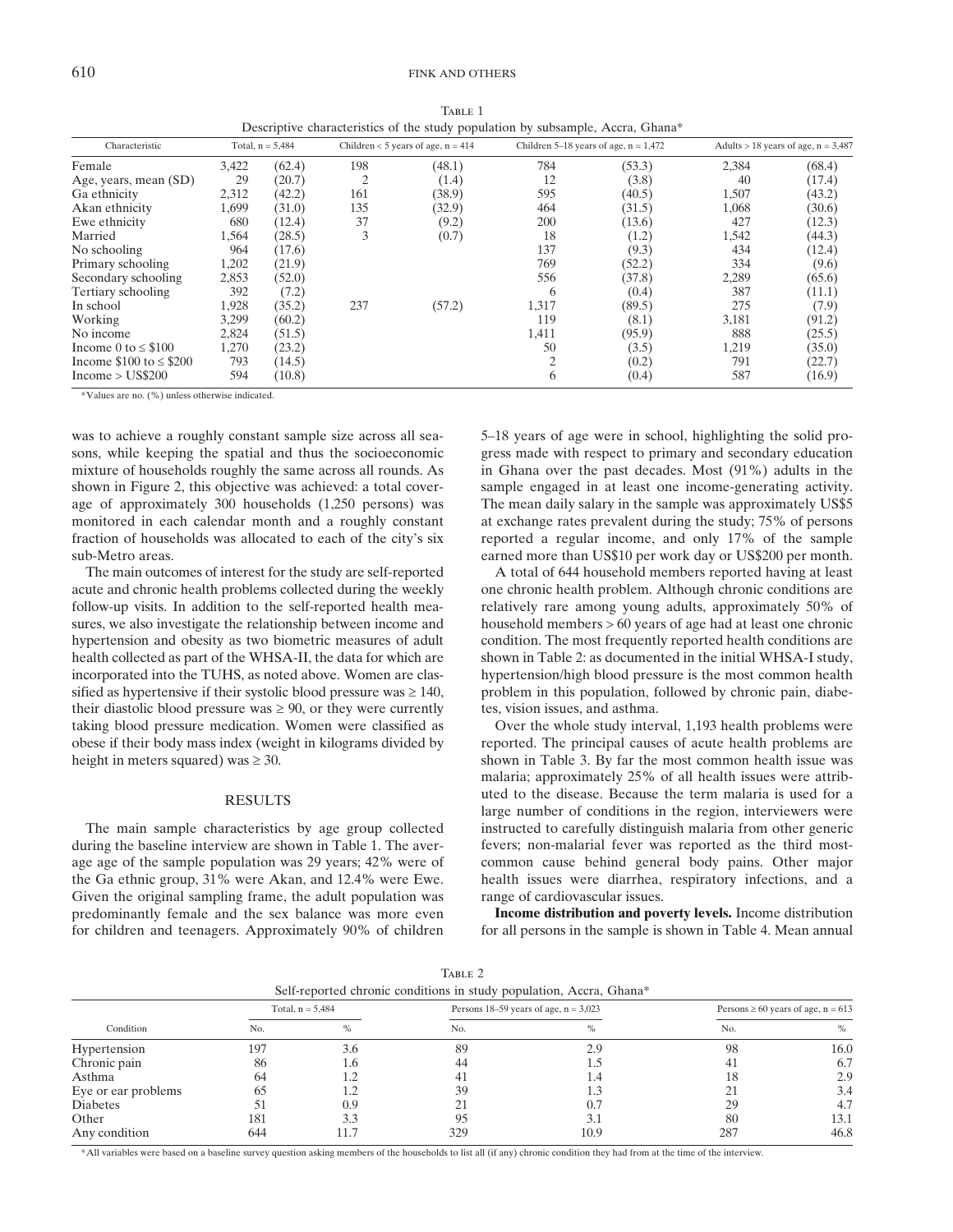TABLE 3 Frequency and shares of most common acute health problems in

| study population, Accra, Ghana |     |      |
|--------------------------------|-----|------|
| Health problem                 | No. | $\%$ |
| Malaria                        | 301 | 25.3 |
| General body pains             | 281 | 23.6 |
| Fever                          | 192 | 16.2 |
| Diarrhea                       | 147 | 12.3 |
| Respiratory infection          | 92  | 7.8  |
| Cardiovascular problem         | 20  | 1.7  |
| Other                          | 156 | 13.2 |

income per capita was US\$950, and the median was US\$730. These figures were derived by summing total monthly incomes from all sources and all household members. To calculate daily income per capita, the monthly household income was then divided by the number of household members (adults and children each counting as one person) and the number of days (30). As shown in Table 4, 20% of persons had less than US\$1 at their disposal per day. With a poverty line of US\$ 2, nearly 50% of persons in the sample live in poverty.

As documented extensively in the economics literature,<sup>13,14</sup> schooling is a powerful predictor of personal incomes, with an estimated return of close to 10% per year of schooling beyond primary education (i.e., each year of schooling increases annual incomes by 10%). The distribution of personal income by education group for adults 25–59 years of age is shown in Figure 3. Although there was no difference between non-educated persons and persons with primary schooling, the returns to additional schooling appear to be large: individuals in the college group earned an average of approximately twice as much per year than persons with less than secondary schooling.

It is worth highlighting that the income data collected were not directly comparable to asset-based rankings frequently used in household surveys according to the principal component method proposed by Filmer and Pritchett.15 Although income data collected as part of the TUHS project conceptually constitutes a measure of current income, household assets are a measure of accumulated wealth and thus more a measure of past or life-time earnings than a measure of concurrent income flows. As shown in Table 5, both measures are positively correlated as expected, but do not produce the same welfare ranking. Approximately 33% of persons with income below one dollar per day live in households that would be considered as very poor on the basis of their asset holdings (lowest asset quintile), and most persons with very low incomes actually would not be classified as poor on the basis of the observed asset ownership. A similar picture emerges at the opposite end of the income spectrum. Although 40% of persons with incomes higher than US\$ 4 per day live in households in the top asset quintile, 13%, 16%, and 24% of persons live in households from the second, third, and fourth asset quintiles, respectively.



FIGURE 3. Adult income by educational attainment group (ages 25–59 years), Accra, Ghana. JCS; junior secondary school; SSS = senior secondary school.

Asset rankings are frequently used by researchers because such data are simpler and more straightforward to collect than income data. At the same time, such data may reflect longerterm financial status that could be associated with degenerative diseases. Conversely, current income is more closely associated with health outcomes because it will influence a person's ability to pay for health clinic services and/or for medications at the pharmacy. For this reason, we focus our analysis on the income rather than the data on assets from the TUHS because they represent a rare opportunity to understand the actual cash flow situation of households.

Chronic health by income group. The prevalence of chronic health conditions by income group is shown in Figure 4. Overall, the income gradient was surprisingly weak. Persons with higher incomes reported more chronic health problems. This finding was observed for the pooled sample and the subset of household members more than 60 years of age.

Results for hypertension and obesity among women participating in the WHSA are shown in Figure 5. Overall, obesity rates were remarkably high, and 39.2% of all women in the sample were classified as obese. The wealth gradient appears not to be steep, but wealthier women are on average marginally more likely to be obese than those with lower incomes (42.5% in the highest income group versus 38.0% and 35.6% in the poorest and second poorest groups). Hypertension is almost startlingly common among women in this sample, and 46.1% were classified as hypertensive. This finding is considerably higher than the figure reported for the United States, in which 29.8% of women  $\geq$  20 years of age are classified as hypertensive.<sup>16</sup> No clear relationship between hypertension and income could be detected for women in the Accra sample (Figure 5).

 $T$ ARI F  $4$ Income and poverty levels in study population, Accra, Ghana

| monic and poverty revers in state, population, recent, chains |       |       |
|---------------------------------------------------------------|-------|-------|
| Income per day and person                                     | No.   | $\%$  |
| < 1                                                           | 1.123 | 20.48 |
| \$1 to $<$ \$2                                                | 1.587 | 28.94 |
| \$2 to $<$ \$4                                                | 1,834 | 33.44 |
| $\geq$ \$4                                                    | 940   | 17.14 |
|                                                               |       |       |

TABLE 5 Income and asset quintiles in the study population, Accra, Ghana

|                |                          | Fraction of persons in wealth quintile |      |      |      |         |  |
|----------------|--------------------------|----------------------------------------|------|------|------|---------|--|
| Income group   | Average wealth quintile. | Poorest                                | 2    | 3    | 4    | Richest |  |
| $<$ \$1/day    | 2.51                     | 0.33                                   | 0.19 | 0.19 | 0.21 | 0.08    |  |
| \$1 to $<$ \$2 | 2.94                     | 0.19                                   | 0.20 | 0.26 | 0.21 | 0.15    |  |
| \$2 to $<$ \$4 | 3.17                     | 0.11                                   | 0.24 | 0.22 | 0.20 | 0.22    |  |
| $\geq$ \$4     | 3.75                     | 0.07                                   | 0.13 | 0.16 | 0.24 | 0.40    |  |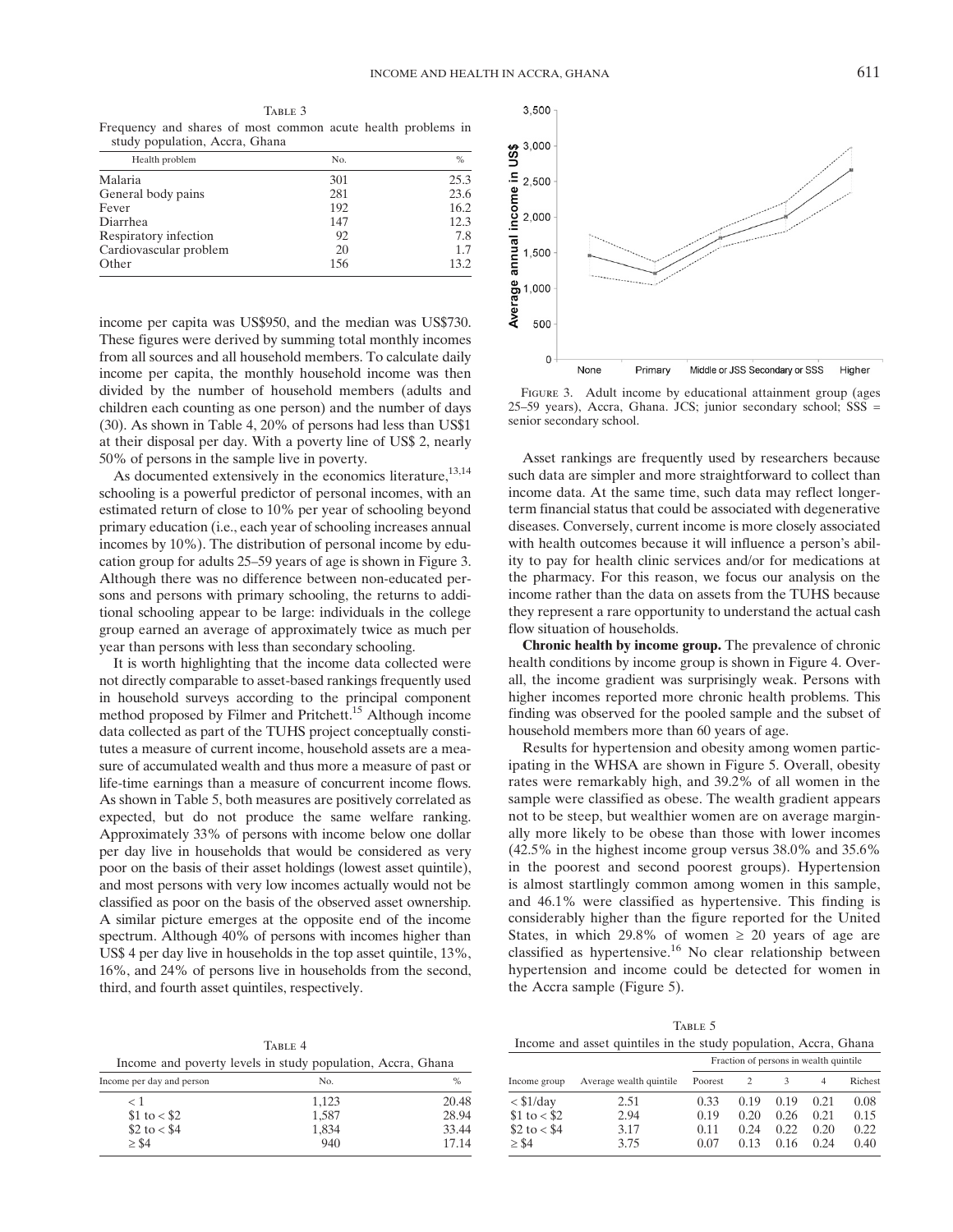

Figure 4. Proportions with chronic health conditions by income group, Accra, Ghana.

The relative risk of acute ill health by income and age group is shown in Figure 6. On average, 18% of persons reported a health problem over the three-month monitoring period. The rate was highest in persons  $\geq 60$  years of age (25.5% versus 15%) in children < 18 years of age and 18% in adults 18–59 years of age). The overall picture is consistent with the results for chronic health conditions, with rather small, and not statistically significant, differences across socioeconomic groups.

Treatment seeking. The relationship between income and treatment seeking is shown in Figure 7. Overall, there was remarkably little difference in treatment of acute health problems. On average, the highest income group was least likely to seek or receive treatment (12%), and the two poorest groups were more likely to be treated. Across all groups, the most common treatment locations were pharmacies, followed by clinics and private doctors. The only area where a social gradient was apparent is alternative (other) treatment, which comprises treatment through friends and traditional healers. Although 6% of the lowest income group relied on such treatment, less than 2% of the richest group relied on such treatment.

The relationship between income and the number of drugs taken per health problem as a second indicator of the average treatment received by patients is shown in Figure 8. On average, each patient used approximately two drugs per health issue, and there were no differences across income groups. The equality in treatment access was also apparent from the total treatment cost. The median expenditure per health problem was 5 Cedis, which translates to approximately US\$3.3 at exchange rates current during the study. Although the mean expenditure was substantially higher (20 Cedis, US\$13.3) no systematic differences across income groups emerged from the data (see Figure 9). With an average number of approximately one acute health problem requiring treatment per household per three-month-period, the average (mean) expected treatment cost per household per month is less than US\$5.



a)Women are classified as hypertensive if their systolic blood pressure is 140 mmHg or higher, their diastolic blood pressure is 90 mmHg or higher, or they indicate to be on blood pressure medication. Sample is restricted to 1254 women assessed in the Women's Health Study of Accra.

Figure 5. Proportions of women obese and hypertensive by income group, Accra, Ghana.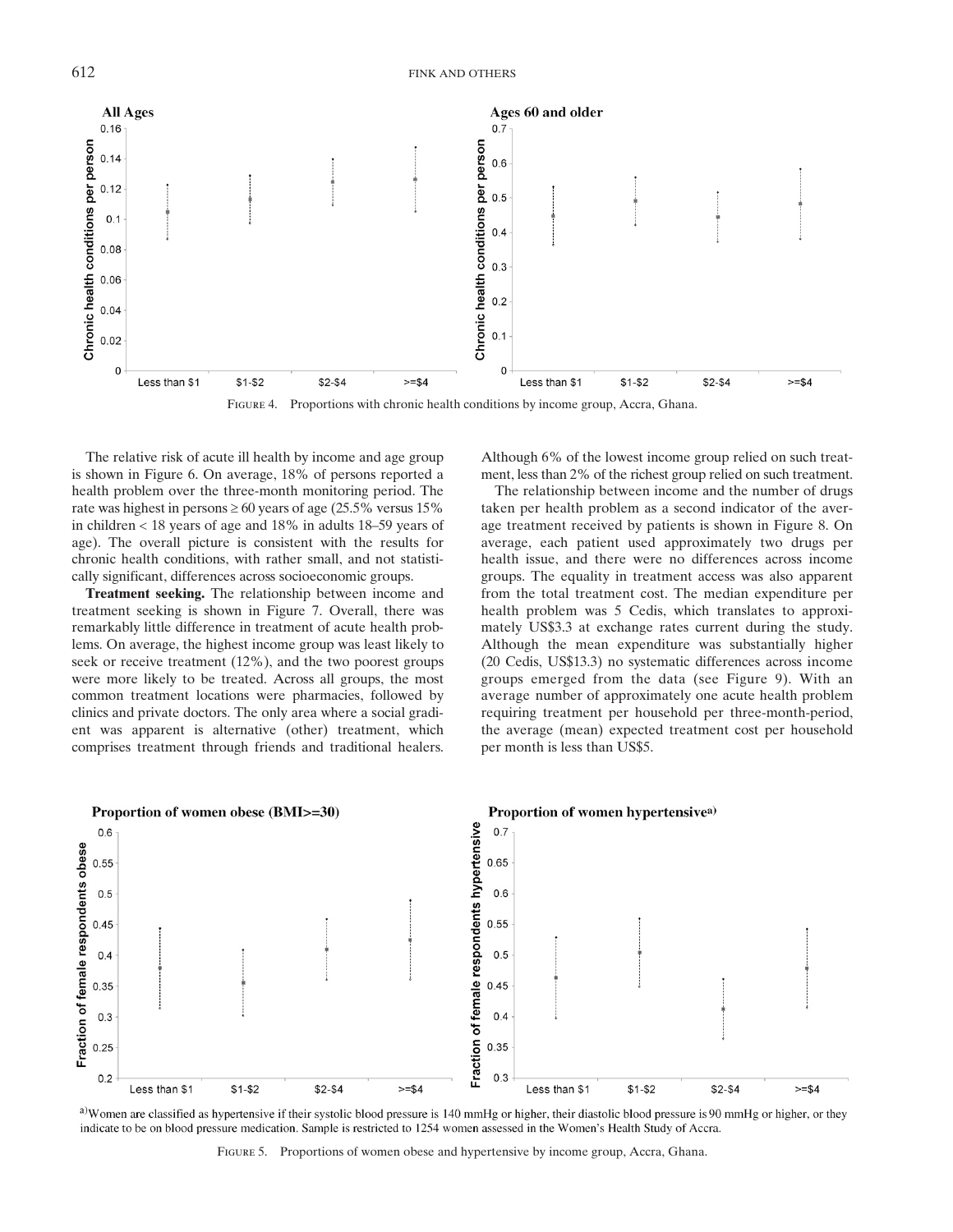

FIGURE 6. Proportions reporting acute health issues by income group, Accra, Ghana.

# DISCUSSION

Our results suggest that there is a rather shallow gradient in health status by income level in Accra, possibly the result of the relatively flat distribution of income. Most of the respondents in our sample, which was designed to be representative of the city's female population and their households, have incomes that are quite low. Half of the respondents lived in households in which persons were living on less than \$USD2 per day. Our results are consistent with an emerging literature suggesting that developing countries are now seeing different patterns in the health transition than were observed in the history of now developed nations.<sup>17</sup> Although our differences in obesity are generally not statistically significant, they are consistent directionally with other literature suggesting that in the middle of the health transition, obesity may be higher among the economically better off because of traditionally positive associations between social status and body weight in developing countries.17–<sup>20</sup> This finding recalls the pre-transition era in now developed nations when being obese was associated with being rich and being thin was associated with being poor.21 Similar patterns have also been observed among minority group members in the United States.<sup>22</sup>

Data from the 2008 Ghana Demographic and Health Survey show that among women 40–49 years of age, only 3% who were in the poorest quintile of wealth were obese, compared with 42% in the richest quintile, and there was a monotonic increase between those two extremes. However, because nearly half of the women in the country who were in richest quintile lived in the Greater Accra Region of Ghana, and virtually all women in that region were in the top two DHS wealth quintiles, the urban environment may confound the wealth calculations. The low level of income among our respondents in Accra was a reminder of overall high-risk levels throughout the country.

Similar to obesity, we also found a rather weak relationship between hypertension and income. This finding is not consistent with a recent study among civil servants in Accra, in which those of higher status had the highest levels of hypertension.<sup>23</sup> However, that study used assets rather than income, and looked only at civil servants, who already represent a relatively privileged and small class of persons within Accra.

The rather weak relationship between income and acute health problems noted above suggests that on average, persons of all income groups face recurring health risks in the short term. It appears that malaria, diarrheal diseases, and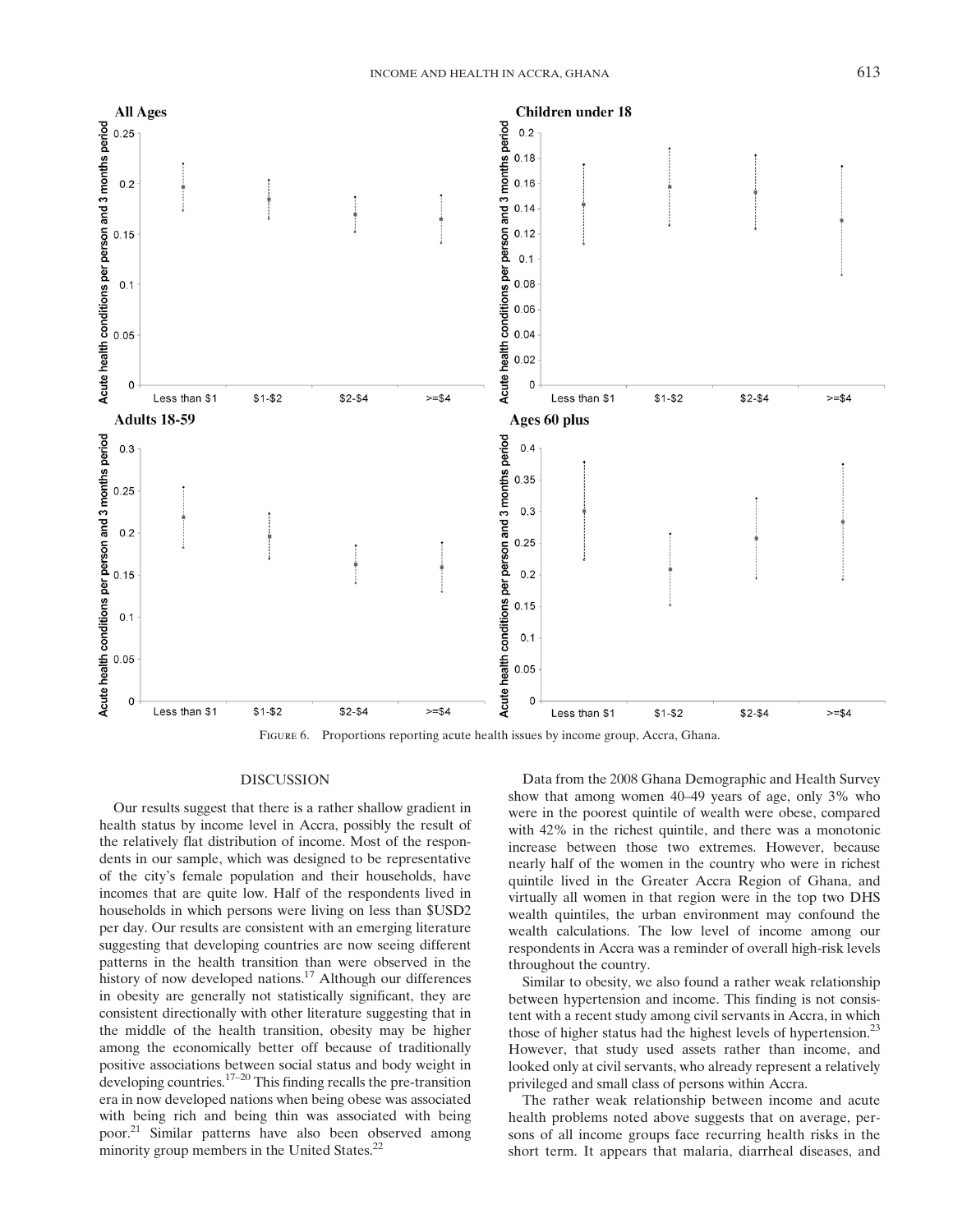

FIGURE 7. Place of treatment of recent illnesses by income group, Accra, Ghana.

respiratory infections are the most common causes of acute health problems and such conditions seem quite widely distributed in the study population. More remarkable is the low correlation between health at older ages (as measured by chronic health conditions) and income. In a setting where average incomes are low and at least part of the treatment cost has to be paid out-of-pocket, differential access to health care services may result in longer-term health differentials. However, this finding does not appear to be the case in Accra. All evidence presented suggests that treatment costs are low enough to make treatment accessible to households from all income groups in the area.

The most striking finding was that this urban population has high levels of potentially treatable illnesses. Although the relative levels of income in Accra do not explain much of the observed variability in obesity and hypertension, the high prevalence of chronic and infectious diseases in a population that is on average poor does not only highlight the emerging double burden of disease in developing countries,<sup>24</sup> but is actually also consistent with the extraordinarily high preva-



FIGURE 8. Number of drugs taken per episode of ill health, Accra, Ghana.



FIGURE 9. Median expenditure per acute health condition reported, Accra, Ghana. Ghc = cedi.

lence of these diseases among the poorest population groups within developed countries, such as the United States.

Received January 26, 2012. Accepted for publication May 7, 2012.

Financial support: This study was supported in part by grant R01 HD054906 from the Eunice Kennedy Shriver National Institute of Child Health and Human Development (Health, Poverty and Place in Accra, Ghana, John R. Weeks, Project Director/Principal Investigator) and Hewlett/PRB (Reproductive and Overall Health Outcomes and Their Economic Consequences for Households in Accra, Ghana, Allan G. Hill, Project Director/Principal Investigator).

Disclaimer: The content of this report is solely the responsibility of the authors and does not necessarily represent the official views of the National Institute of Child Health and Human Development or the National Institutes of Health.

Authors' addresses: Günther Fink and Alan G. Hill, Harvard School of Public Health, Boston, MA, E-mails: gfink@hsph.harvard.edu and ahill@hsph.harvard.edu. John R. Weeks, Department of Geography, San Diego State University, San Diego, CA, E-mail: john .weeks@sdsu.edu.

# REFERENCES

- 1. Duda R, Darko R, Adanu R, Seffah J, Anarfi JK, Gautam S, Hill AG, 2005. HIV prevalence and risk factors in women of Accra, Ghana: results from the Women's Health Study of Accra. Am J Trop Med Hyg 73: 63–66.
- 2. Duda RB, Chen GL, Hill AG, Adanu RM, Seffah J, Anarfi J, 2005. Screening for cervical cancer still not included as routine care for women. Int J Trop Med 1: 1-6.
- 3. Duda RB, Kim MP, Darko R, Adanu RM, Seffah J, Anarfi JK, Hill AG, 2006. Prevalence of elevated blood pressure in women residing in Accra, Ghana: report from the Women's Health Survey of Accra. Int J Cardiol 108: (see appendix).
- 4. Hill AG, Darko R, Seffah J, Adanu RM, Anarfi J, Duda RB, 2007. Health of urban Ghanaian women as identified by the Women's Health Study of Accra. Int J Gynaecol Obstet 99: 150-156.
- 5. Duda RB, Kim MP, Darko R, Adanu RM, Seffah J, Anarfi JK, Hill AG, 2007. Results of the Women' Health Study of Accra: assessment of blood pressure in urban women. Int J Cardiol 117: 115–122.
- 6. Hill A, Douptcheva N, 2011. Final Report on the Women's Health Study of Accra, Wave 2 2008/2009. Accra, Ghana: ISSER, University of Ghana.
- 7. Hill AG, Douptcheva N, 2011. Links between the Urban Mortality and Health Transitions: A Case Study from Accra, Ghana. Seminar on New Approaches to Death in Cities during the